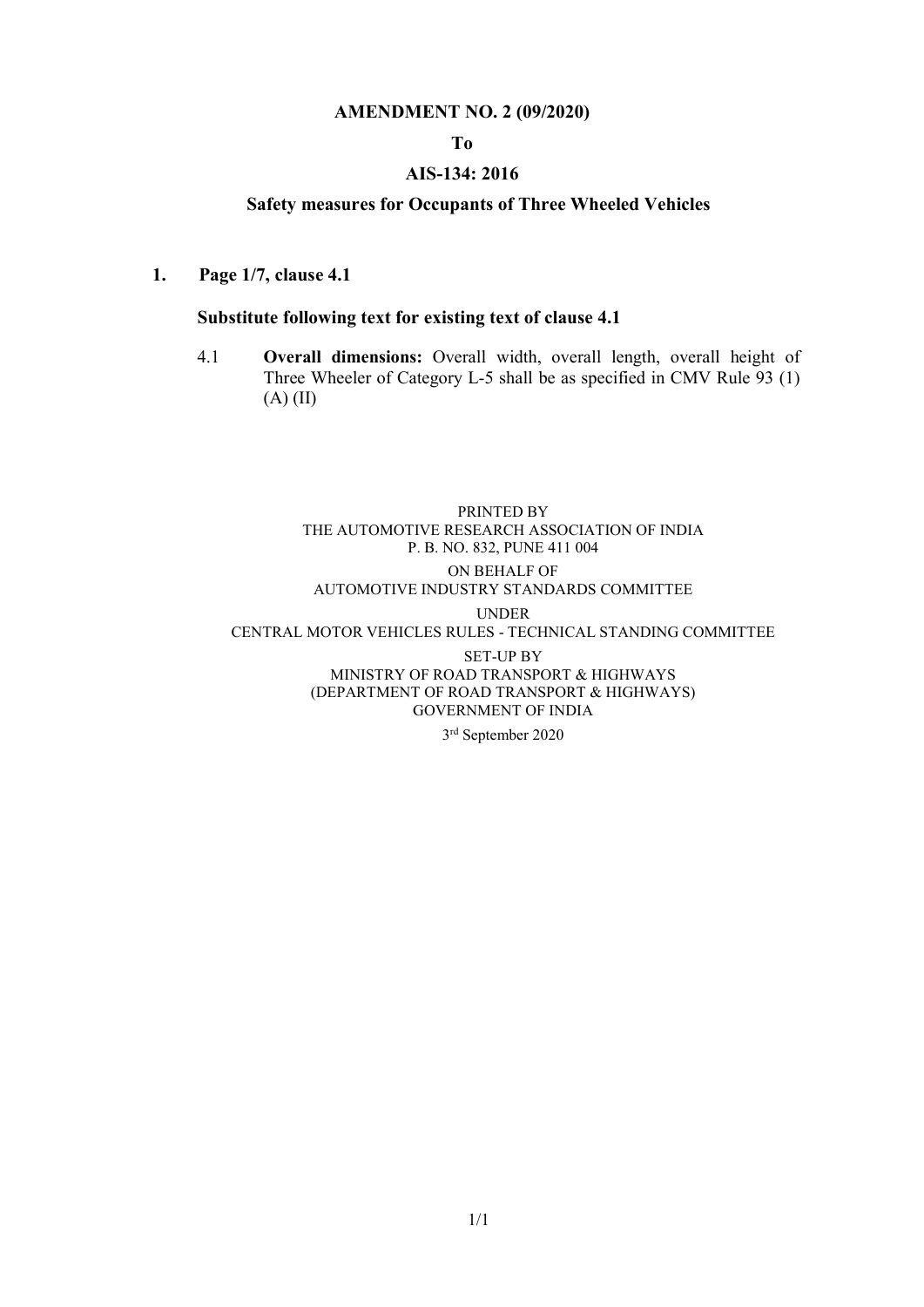#### **AMENDMENT NO. 1 13 April 2017**

#### **TO**

#### **AIS-134: 2016**

#### **Safety measures for Occupants of Three Wheeled Vehicles**

#### **1. Page III, INTRODUCTION**:

In second paragraph, add following after v):

- vi) Seat base height
- vii) Free height over seating position (Head Room)
- viii) Seat back height
- ix) Provisions for entry of passengers from rear of the vehicle

#### **2. Page 1/7, clause 2.0**

Add following after 2)

3) AIS-046 - Automotive Vehicles - Hand-Holds for Three, Four and more than Four Wheeled Motor Vehicles – Specification

#### **3. Page 1/7, clause 3.0**

Add following definitions after clause 3.3:

- "3.4 **Seat Base Height**: The height of the uncompressed seat cushion i.e. the distance from the foot resting surface on vehicle floor or from foot rest, as appropriate, to the horizontal plane tangent to the front upper surface of the seat cushion.
- 3.5 **Head Room**: Free height over the seating position measured from the H-point in a plane parallel to the seat back, at the median longitudinal plane of that seating position.
- 3.6 **'Seat-back'** means the part of the seat that is almost vertical or at the angle specified by manufacturer, designed to support the passenger's back and shoulders."

#### **4. Page 2/7, clause 4.2**

Add following sub clauses 4.2.3, 4.2.4 and 4.2.5 after clause 4.2.2.2:

#### 4.2.3 **Seat base height**:

4.2.3.1 The seat base height shall be between 350 mm to 500 mm for driver seat and 300 mm to 450 mm in case passenger seats.

> This height may however be reduced to not less than 250 mm in case of body design constraints such as wheel arches, engine compartment, battery compartment, etc.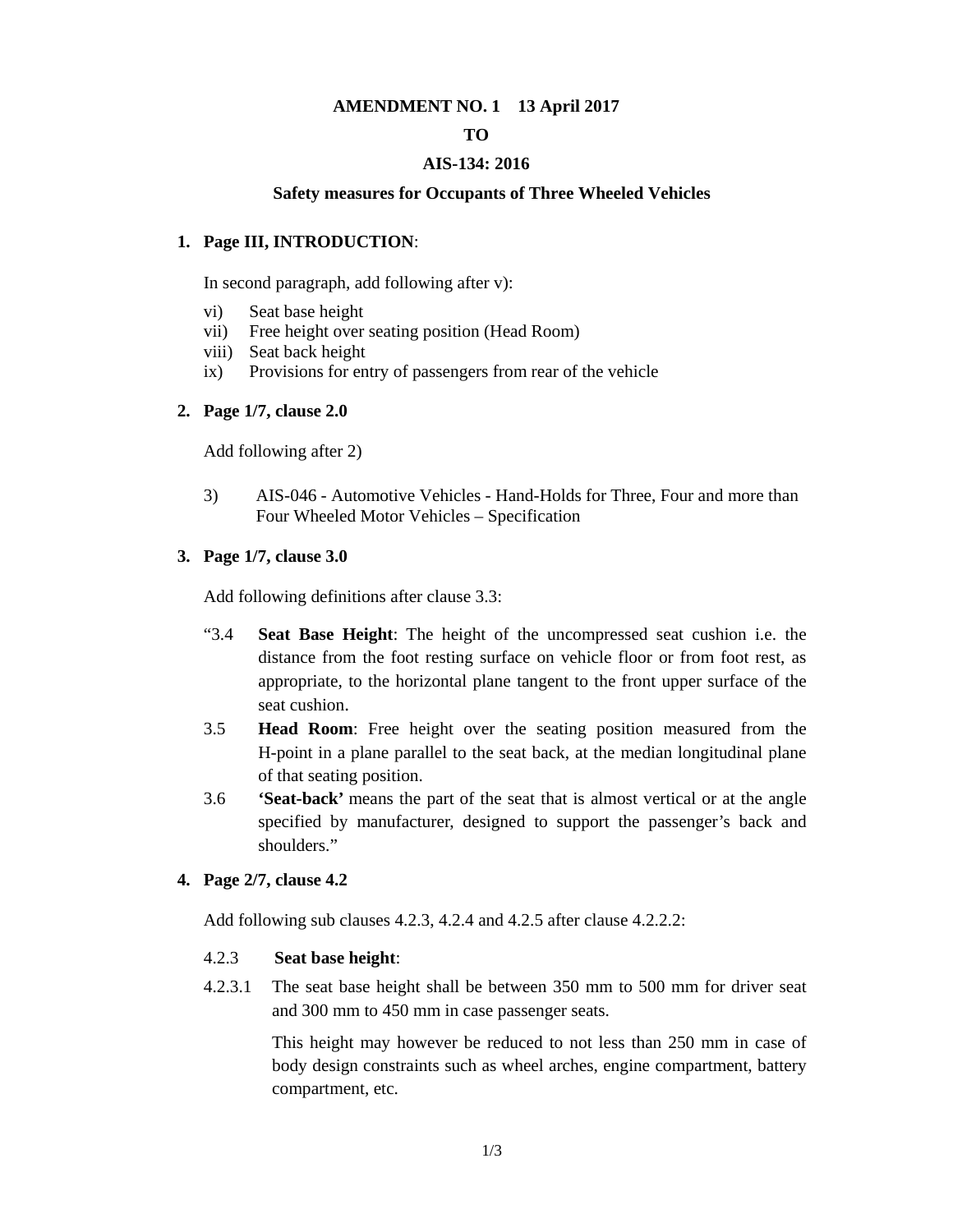#### 4.2.4. **Seat back height:**

4.2.4.1. Minimum height of upper edge of seat back shall be 325 mm measured from H-point. The seat back height shall be 200 mm minimum.

## 4.2.5. **Free height over seating position (Head Room)**

Each seating position shall have free height over the seating position from the H-point measured in a plane parallel to the seat back, at the median longitudinal plane of that seating position, of not less than 700 mm.

## **5. Page 3/7**

Add following clause 4.6 after clause 4.5:

#### **"4.6. Provisions for entry of passengers from rear of the vehicle (if provided).**

- 4.6.1 Climbing step
- 4.6.1.1 The maximum height of climbing step from the ground level shall be 400mm.
- 4.6.1.2 The minimum width of the step shall be 150 mm.
- 4.6.1.2 The minimum depth of the step shall be 150 mm.
- 4.6.2. Passenger handholds provided for rear entry seats shall be comply with the dimensional and strength requirements as per AIS-046.
- 4.6.3. A protective structure shall be provided for rear entry side facing seats from rear of the vehicle with a suitable structure with top edge not less than 200mm from adjacent seat base top surface."

#### **6. Page 4/7, ANNEX 1**

Add following after point 7.2:

| 8     | Seat base height, mm                                           |
|-------|----------------------------------------------------------------|
| 8.1   | Driver seat                                                    |
| 8.2   | Passenger seat                                                 |
| 9     | Seat back dimensions, mm                                       |
| 9.1   | Seat back upper edge height from H point:                      |
| 9.1.1 | Driver seat                                                    |
| 9.1.2 | Passenger seat                                                 |
| 9.2   | Seat back height:                                              |
| 9.2.1 | Driver seat                                                    |
| 9.2.2 | Passenger seat                                                 |
| 10.   | Free height over seating position (Head Room) from H point, mm |
| 10.1  | Driver seat                                                    |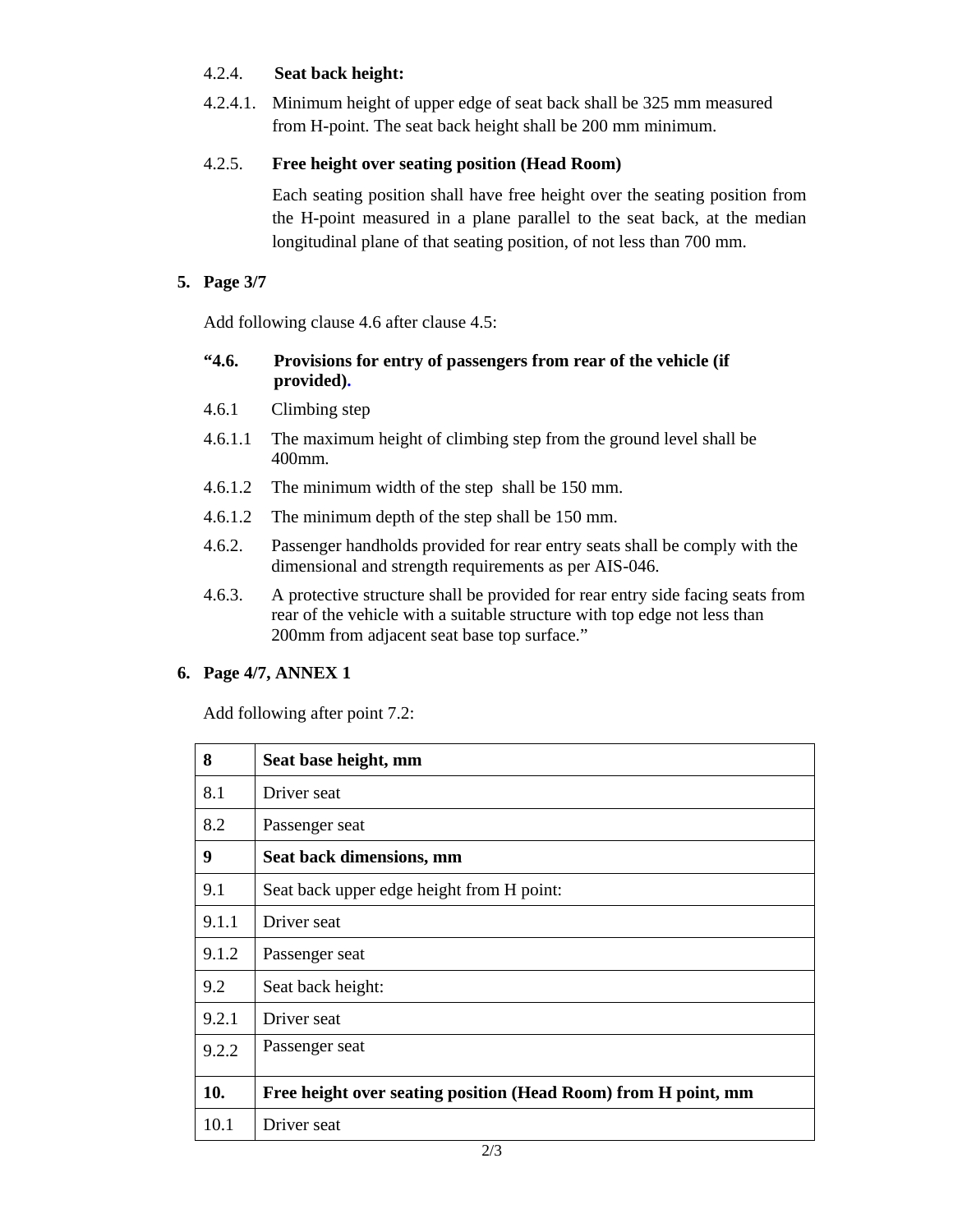| 10.2   | Passenger seat                                                               |  |
|--------|------------------------------------------------------------------------------|--|
| 11.    | <b>Provision for rear entry (Provided / Not provided):</b>                   |  |
| 11.1   | Climbing step dimensions, mm                                                 |  |
| 11.1.1 | Maximum height from ground                                                   |  |
| 11.1.2 | Width of step                                                                |  |
| 11.1.3 | Depth of step                                                                |  |
| 11.2   | Protective structure top edge height from adjacent seat base top surface, mm |  |

#### **7. Page 5/7, ANNEX 2**

Add following after Sr. No. 4 in the Table:

|   | Decrease in seat back height.                              | Verification as per 4.2.4 |
|---|------------------------------------------------------------|---------------------------|
| 6 | Decrease in head room dimension                            | Verification as per 4.2.5 |
|   | Decrease in protective structure height.                   | Verification as per 4.6.3 |
| 8 | Change in Seat base height within the range as per<br>4231 | No verification required. |

#### PRINTED BY THE AUTOMOTIVE RESEARCH ASSOCIATION OF INDIA P. B. NO. 832, PUNE 411 004

#### ON BEHALF OF AUTOMOTIVE INDUSTRY STANDARDS COMMITTEE

#### UNDER

#### CENTRAL MOTOR VEHICLES RULES - TECHNICAL STANDING COMMITTEE

#### SET-UP BY MINISTRY OF ROAD TRANSPORT & HIGHWAYS (DEPARTMENT OF ROAD TRANSPORT & HIGHWAYS) GOVERNMENT OF INDIA

13 April 2017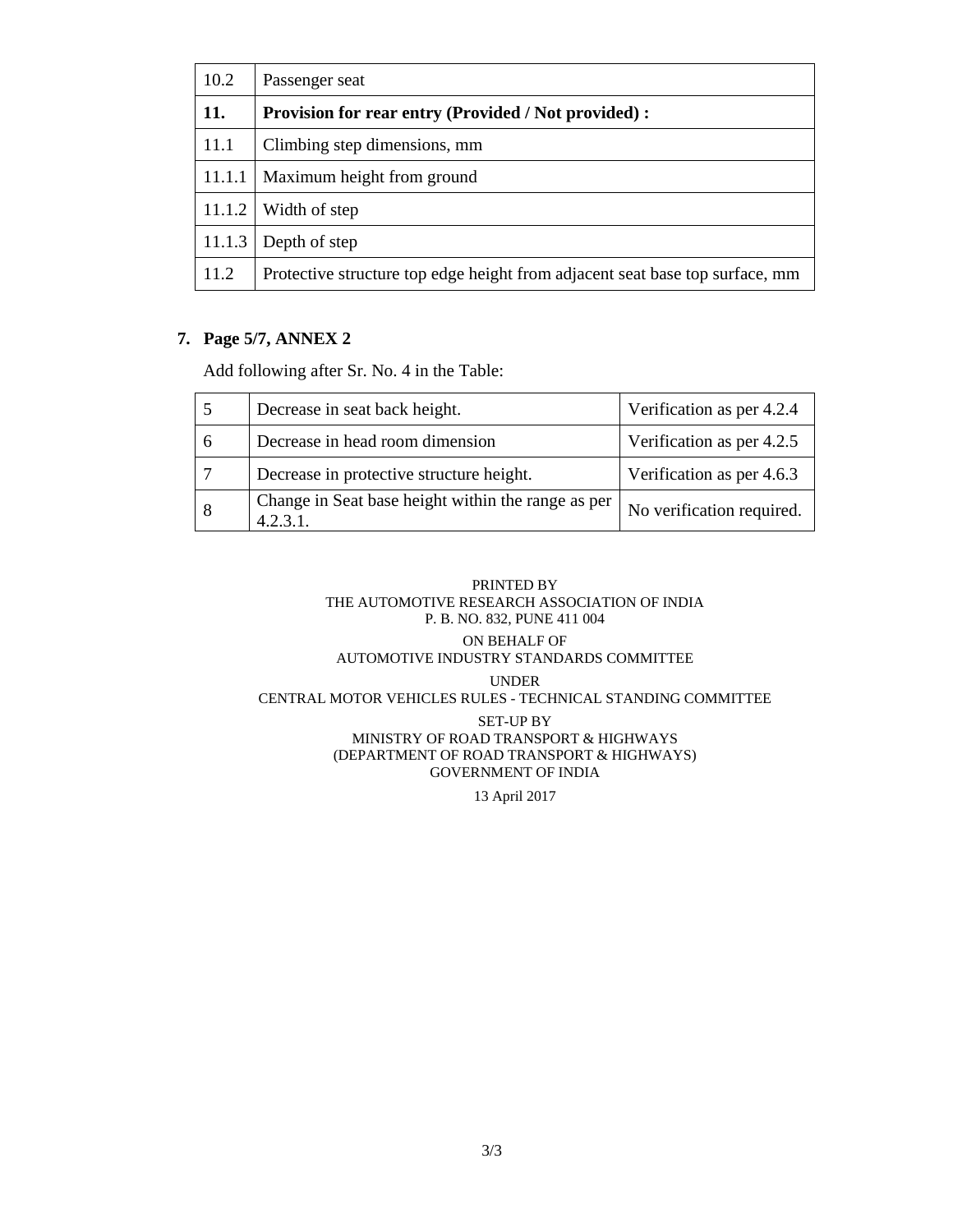**AIS-134** 

## AUTOMOTIVE INDUSTRY STANDARD

# **Safety measures for Occupants of Three Wheeled Vehicles**

PRINTED BY THE AUTOMOTIVE RESEARCH ASSOCIATION OF INDIA P.B. NO. 832, PUNE 411 004

ON BEHALF OF AUTOMOTIVE INDUSTRY STANDARDS COMMITTEE

UNDER CENTRAL MOTOR VEHICLE RULES – TECHNICAL STANDING COMMITTEE

SET-UP BY MINISTRY OF ROAD TRANSPORT & HIGHWAYS (DEPARTMENT OF ROAD TRANSPORT & HIGHWAYS) GOVERNMENT OF INDIA

October 2016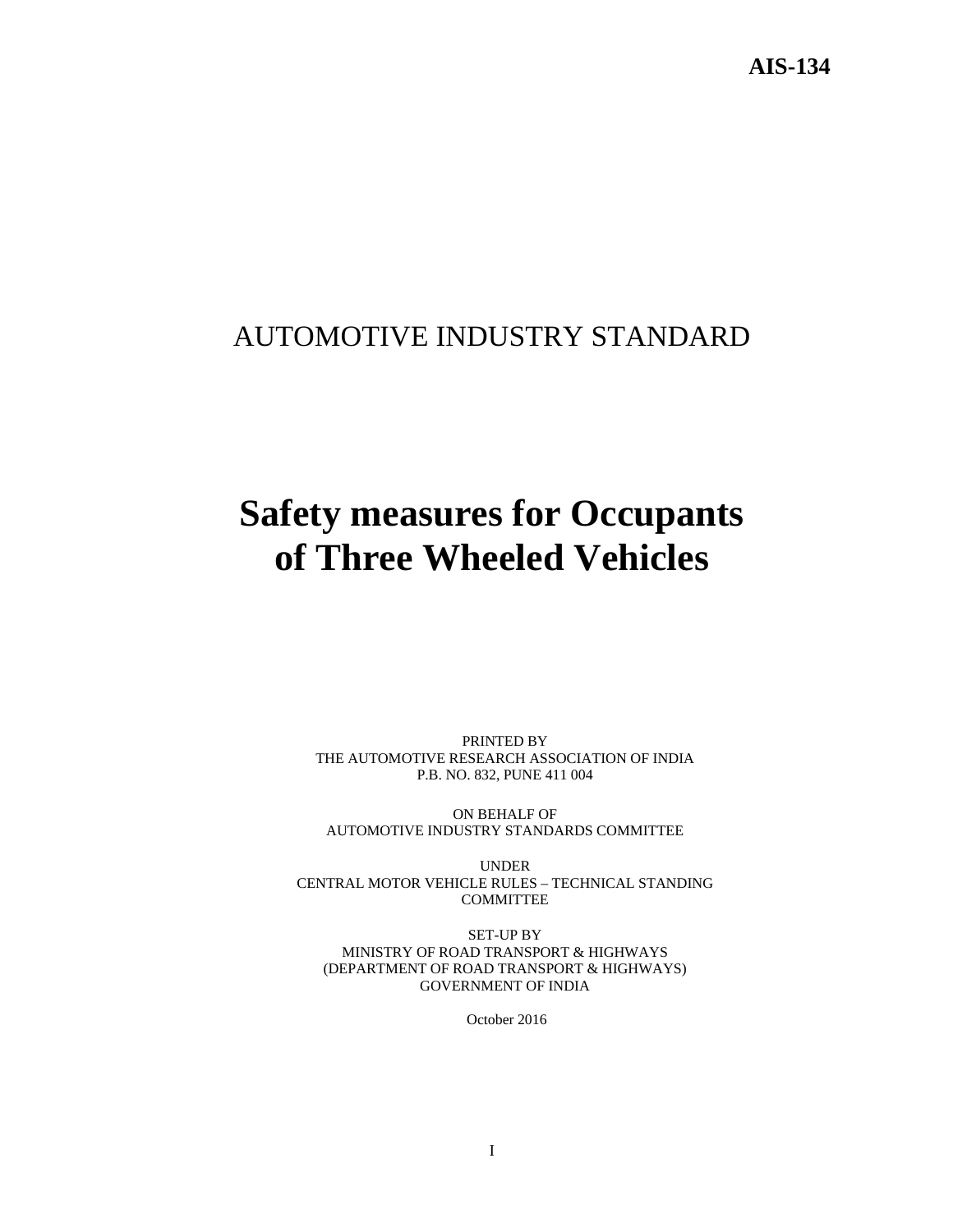| Sr.<br>No. | Corrigenda. | Amendment | <b>Revision</b> | <b>Date</b> | <b>Remark</b> | Misc. |
|------------|-------------|-----------|-----------------|-------------|---------------|-------|
|            |             |           |                 |             |               |       |
|            |             |           |                 |             |               |       |
|            |             |           |                 |             |               |       |
|            |             |           |                 |             |               |       |
|            |             |           |                 |             |               |       |

## **Status chart of the Standard to be used by the purchaser for updating the record**

 **General remarks:**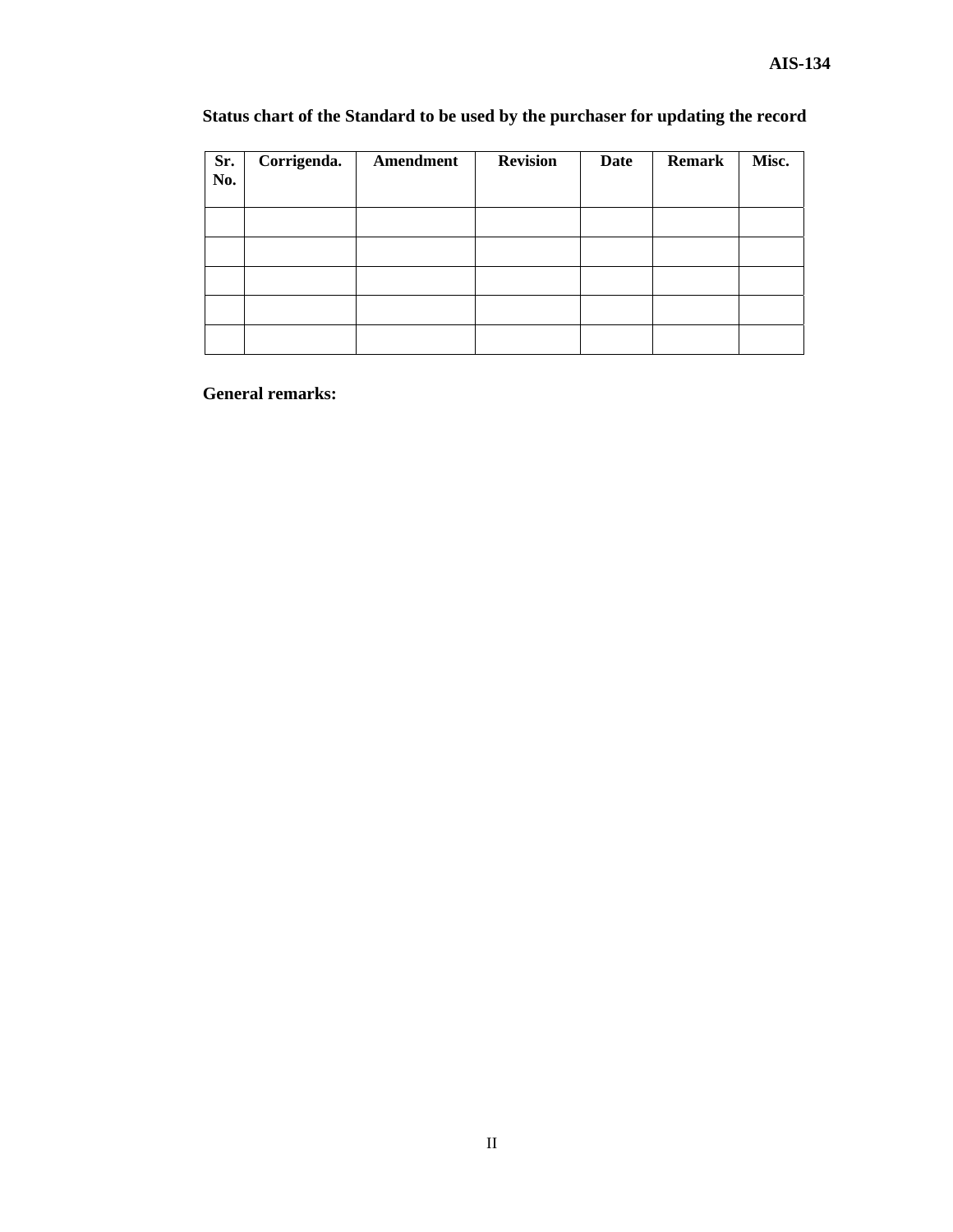#### **INTRODUCTION**

The Government of India felt the need for a permanent agency to expedite the publication of standards and development of test facilities in parallel when the work on the preparation of the standards is going on, as the development of improved safety critical parts can be undertaken only after the publication of the standard and commissioning of test facilities. To this end, the erstwhile Ministry of Surface Transport (MOST) has constituted a permanent Automotive Industry Standards Committee (AISC) vide order No. RT-11028/11/97-MVL dated September 15, 1997. The standards prepared by AISC will be approved by the permanent CMVR Technical Standing Committee (CMVR-TSC). After approval, the Automotive Research Association of India, (ARAI), Pune, being the Secretariat of the AIS Committee, will publish this standard. For better dissemination of this information ARAI may publish this document on their Website.

The purpose of the standard is to cover safety measures of occupants for three wheeled vehicles with respect to:

- i) Overall dimensions.
- ii) Seat dimensions for driver and passenger.
- iii) Provision of side doors for passenger compartment of L5M category vehicles.
- iv) Leg space for passengers.
- v) Headlamp illumination

The AISC panel responsible for formulation of this standard is given in Annex 3.

The Automotive Industry Standards Committee (AISC) responsible for approval of this standard is given in Annex 4.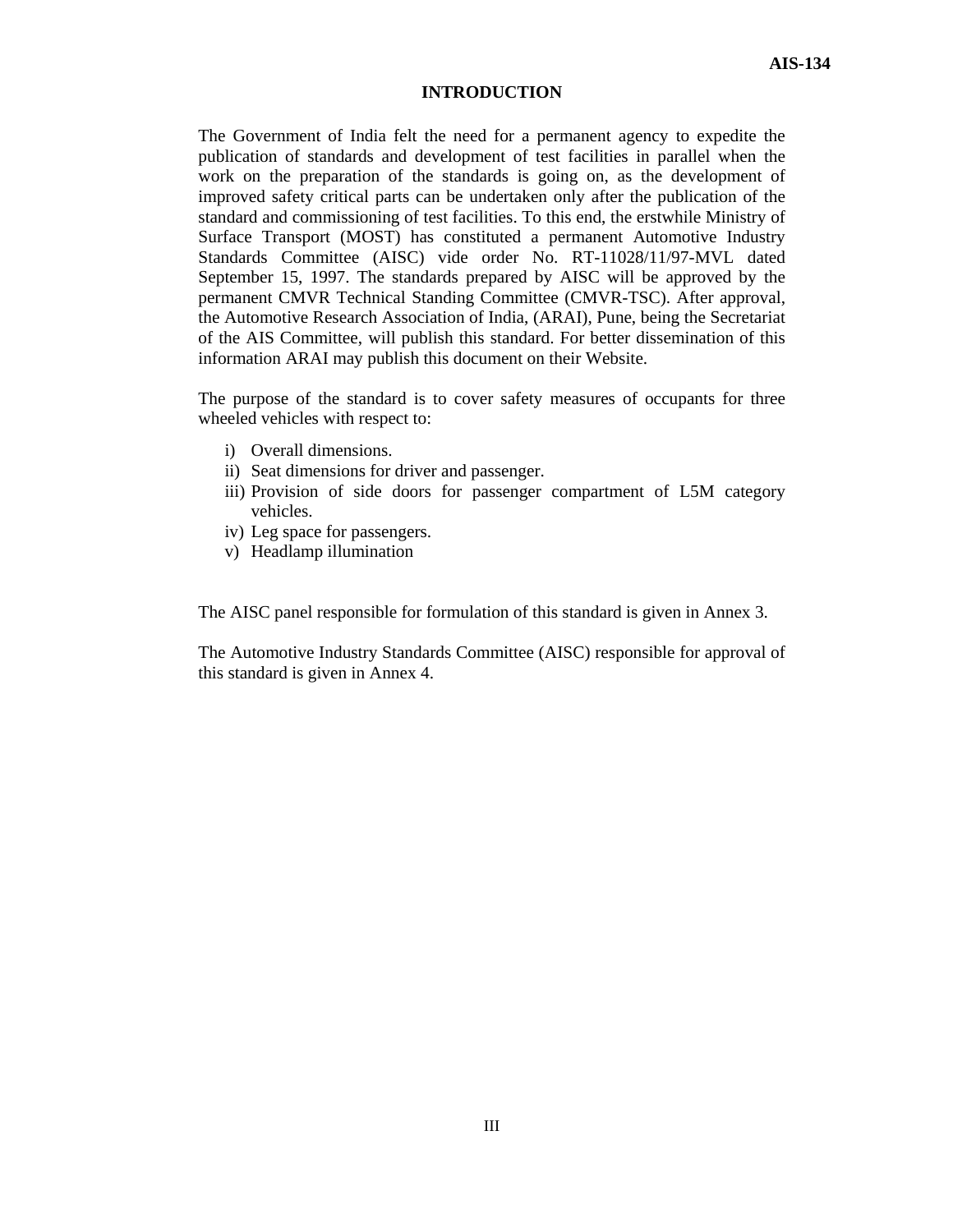## **Safety measures for Occupants of Three Wheeled Vehicles**

#### **1.0 SCOPE**

This standard prescribes the safety measures for occupants of three wheeled vehicles of category L5M and L5N as defined in AIS-053.

#### **2.0 REFERENCES**

The following standards contain provisions, which, through reference in this text, constitute provisions of this standard.

1) AIS-053 Automotive vehicles - Types- Terminology.

2) AIS-034 Automobile Lamps.

#### **3.0 DEFINITIONS**

- 3.1 **"Driver seat"** means the right out board front seat or centre seat intended for the seating of the driver.
- 3.2 **"Passenger seat"** means the seats intended for seating passengers.
- 3.3 **"Seat cushion"** means the part of the seat which is arranged almost horizontally and designed to support a seated passenger.

#### **4 REQUIREMENTS**

#### 4.1 **Overall dimensions:**

- 4.1.1 The overall width of a three wheeler shall not exceed 1.6 meters.
- 4.1.2 The overall length of three wheeler shall not exceed 4.0 meters.
- 4.1.3 The overall height of three wheeler shall not exceed 2.2 meters.

#### 4.2 **Requirements for seat dimensions:**

#### 4.2.1 **Driver seat**

4.2.1.1 Minimum width of the seat cushion: 400mm

Maximum width of the seat cushion: 600mm at the front end of the seat and 500mm at the rear end of the seat.

- 4.2.1.1.1 Seat width at the rear shall be measured about 80mm from rear edge of the cushion.
- 4.2.1.2 Minimum depth of the seat cushion measured along the longitudinal plane passing through the centre of that seating position: 380 mm.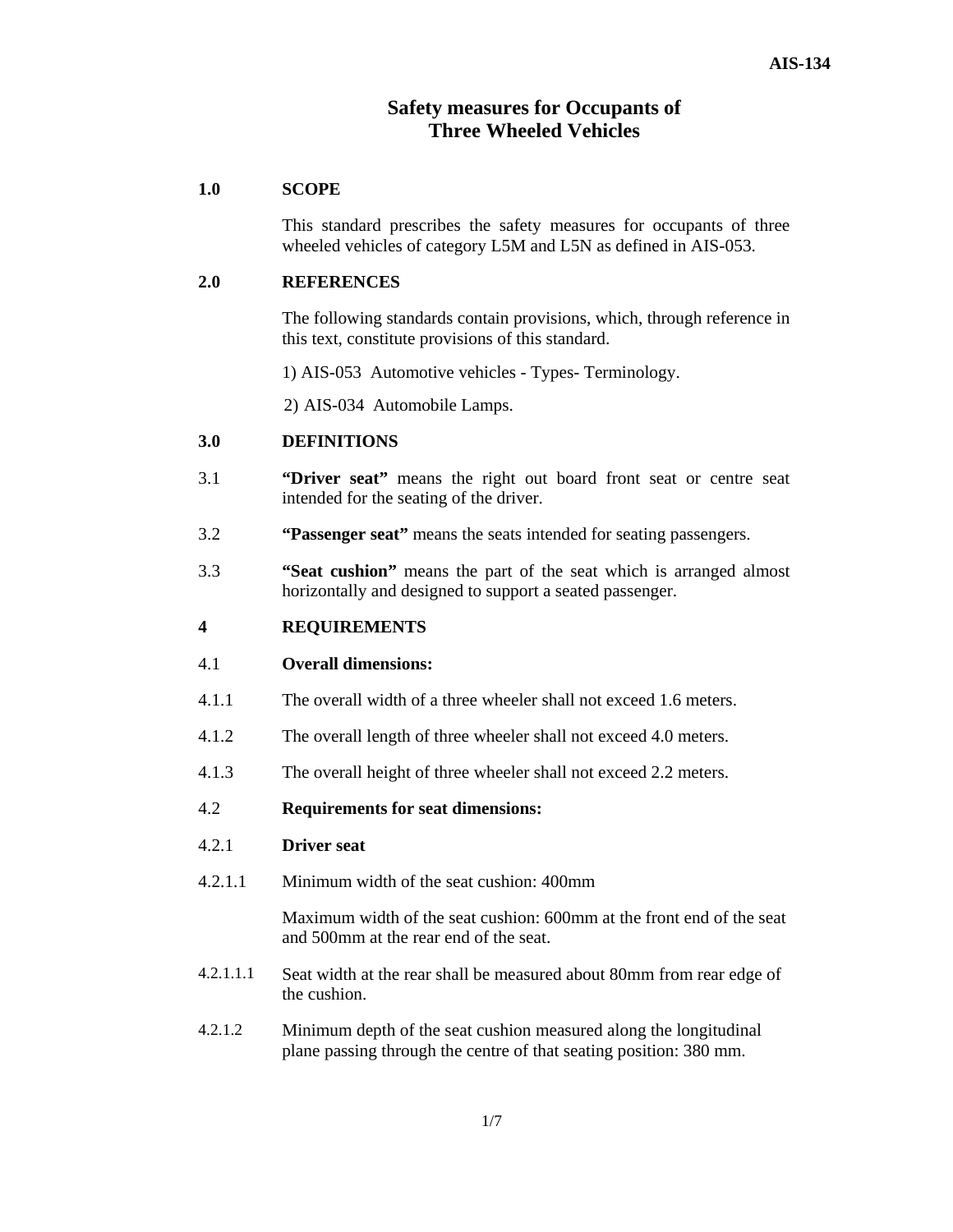#### 4.2.2 **Passenger seat for L5M category three wheelers:**

4.2.2.1 Minimum width of the seat cushion: 350 mm per passenger.

Maximum width of the seat cushion: 450 mm per passenger.

4.2.2.2 Minimum depth of the seat cushion measured along the longitudinal plane passing through the centre of that seating position: 350mm.

#### 4.3 **Requirements of doors for passenger compartment for L5M category three wheelers:**

- 4.3.1 Doors shall be provided for the passenger compartment of L5M category vehicle, on left and right exit. As an option to the door on right side, a fixed panel / structure may be provided.
- 4.3.2 The door structure shall extend to a height of at least 100mm from the surface of the adjacent passenger seat cushion.
- 4.3.3 The top edge of the door structure shall be designed such that it is not possible for any occupant to sit on it. The top edge of the door shall be narrowed down to a thickness of about 10mm.
- 4.3.4 Every door shall be hinged such that, if an open door comes into contact with any object while the vehicle is moving forward, it tends to close.
- 4.3.5 The doors shall be provided with manual or automatic positive locking mechanism to avoid accidental opening. The doors shall be operable from inside as well as outside.
- 4.4 **Requirements for leg space for passengers for L5M category three wheelers:**

#### 4.4.1 **In case vehicles with single row seat:**

- 4.4.1.1 A minimum clear leg space of 280 mm measured from front edge of the passenger seat cushion to any part of the vehicle towards front shall be provided for each passenger.
- 4.4.1.2 A minimum foot / floor space of 280 mm shall be provided for each passenger.

#### 4.4.2 **In case of vehicles with seats facing each other:**

- 4.4.2.1 A minimum clear leg space of 500 mm measured between the seat cushions of passenger seats shall be provided.
- 4.4.2.2 A minimum common foot / floor space of 500 mm shall be provided.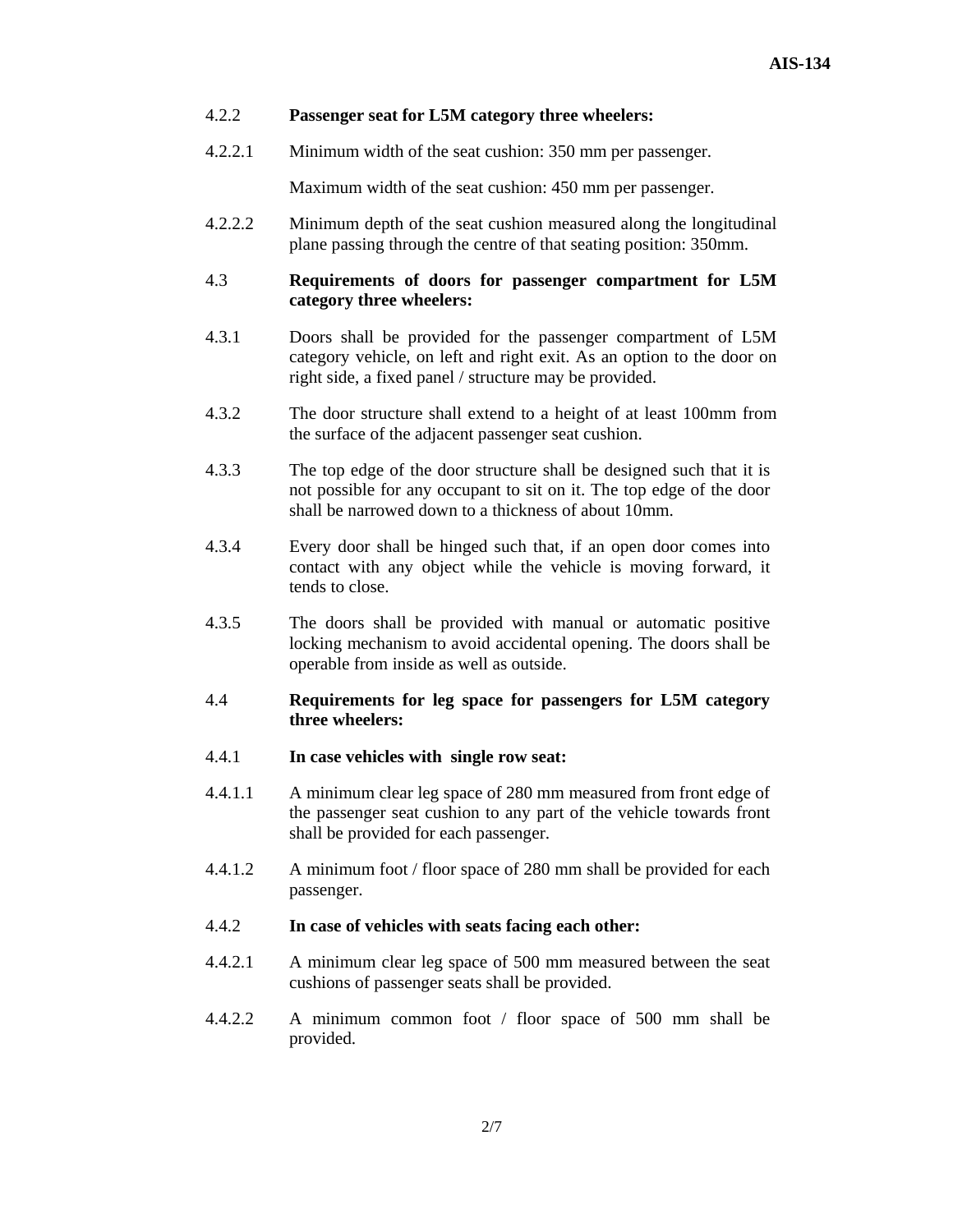#### 4.5. **Filament lamps (bulbs) for headlamps of three wheelers.**

- 4.5.1. Three wheeler with single headlamp: HS1 or filament lamp (bulb) as per AIS-034 having more luminous flux (lumen) output shall be used. S1 and S2 category filament lamp (bulb) as per AIS-034 shall not be used for these vehicles.
- 4.5.1.2 Three wheeler with two headlamps: S2 or HS1 or filament lamp (bulb) as per AIS-034 having more luminous flux (lumen) output shall be used. S1 category filament lamp (bulb) as per AIS-034 shall not be used for these vehicles.

#### **5. APPLICATION FOR TYPE APPROVAL**

5.1 The application for type approval of a vehicle type shall be submitted by the vehicle manufacturer along with at least the details given in Annex 1.

> **Note:** If the details are covered in application for complete vehicle type approval, it is not necessary to submit them separately.

#### **6.0 EXTENSION OF TYPE APPROVAL**

6.1 Every modification pertaining to the information, even if the changes are not technical in nature declared in accordance with 5 shall be intimated by the manufacturer to the testing agency.

> If the changes are in parameters not related to the provisions, no further action need be taken.

> If the changes are in parameters related to the provisions, the Testing Agency, which has issued the certificate of compliance, shall then consider, whether,

- 6.1.1 The vehicle/device with the changed specifications still complies with provisions, or
- 6.1.2 Any further verification is required to establish compliance.
- 6.2 For considering whether testing is required or not, guidelines given in 7 (Criteria for Extension of Approval) shall be used.
- 6.3 In case of fulfillment of criterion of 6.1.1 or after results of further verification as per 6.1.2 are satisfactory, the approval of compliance shall be extended for the changes carried out.

#### **7. CRITERIA FOR EXTENSION OF APPROVAL**

7.1Refer to Annex 2 for Criteria for Extension of approval.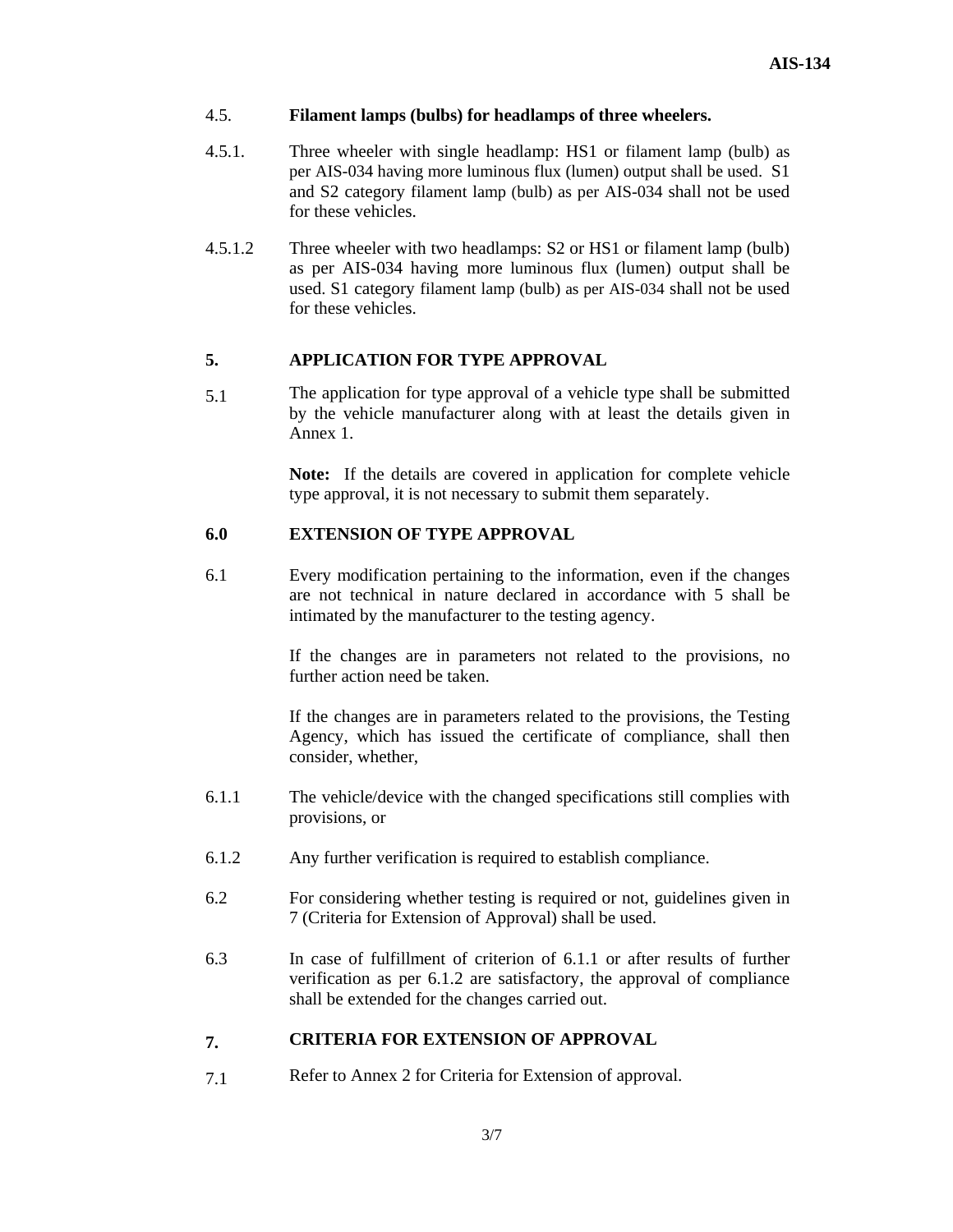#### (See 5.1)

## **TECHNICAL INFORMATION TO BE SUBMITTED BY VEHICLE MANUFACTURER FOR TYPE APPROVAL**

| 1.             | address<br>vehicle<br>Name<br>and<br>of<br>manufacturer                                                                                                                 |  |  |
|----------------|-------------------------------------------------------------------------------------------------------------------------------------------------------------------------|--|--|
| $\overline{2}$ | Vehicle model and its variant(s)                                                                                                                                        |  |  |
| 3              | Vehicle overall dimensions, (length,<br>width and height), mm                                                                                                           |  |  |
| $\overline{4}$ | Seat dimensions                                                                                                                                                         |  |  |
| 4.1            | Driver seat                                                                                                                                                             |  |  |
| 4.1.1          | Width, mm                                                                                                                                                               |  |  |
| 4.1.2          | Depth, mm                                                                                                                                                               |  |  |
| 4.2            | Passenger seat                                                                                                                                                          |  |  |
| 4.2.1          | Seat type (separate / bench)                                                                                                                                            |  |  |
| 4.2.2          | Width, mm                                                                                                                                                               |  |  |
| 4.2.3          | Depth, mm                                                                                                                                                               |  |  |
| 5              | General layout of the door structure for<br>compartment<br>passenger<br>with<br>a<br>dimension of door top edge from<br>adjacent passenger seat cushion top<br>surface. |  |  |
| 6              | Passengers Leg space dimension, mm                                                                                                                                      |  |  |
| 7.             | Headlamp                                                                                                                                                                |  |  |
| 7.1            | Number(s)                                                                                                                                                               |  |  |
| 7.2.           | Filament lamp category for headlamp                                                                                                                                     |  |  |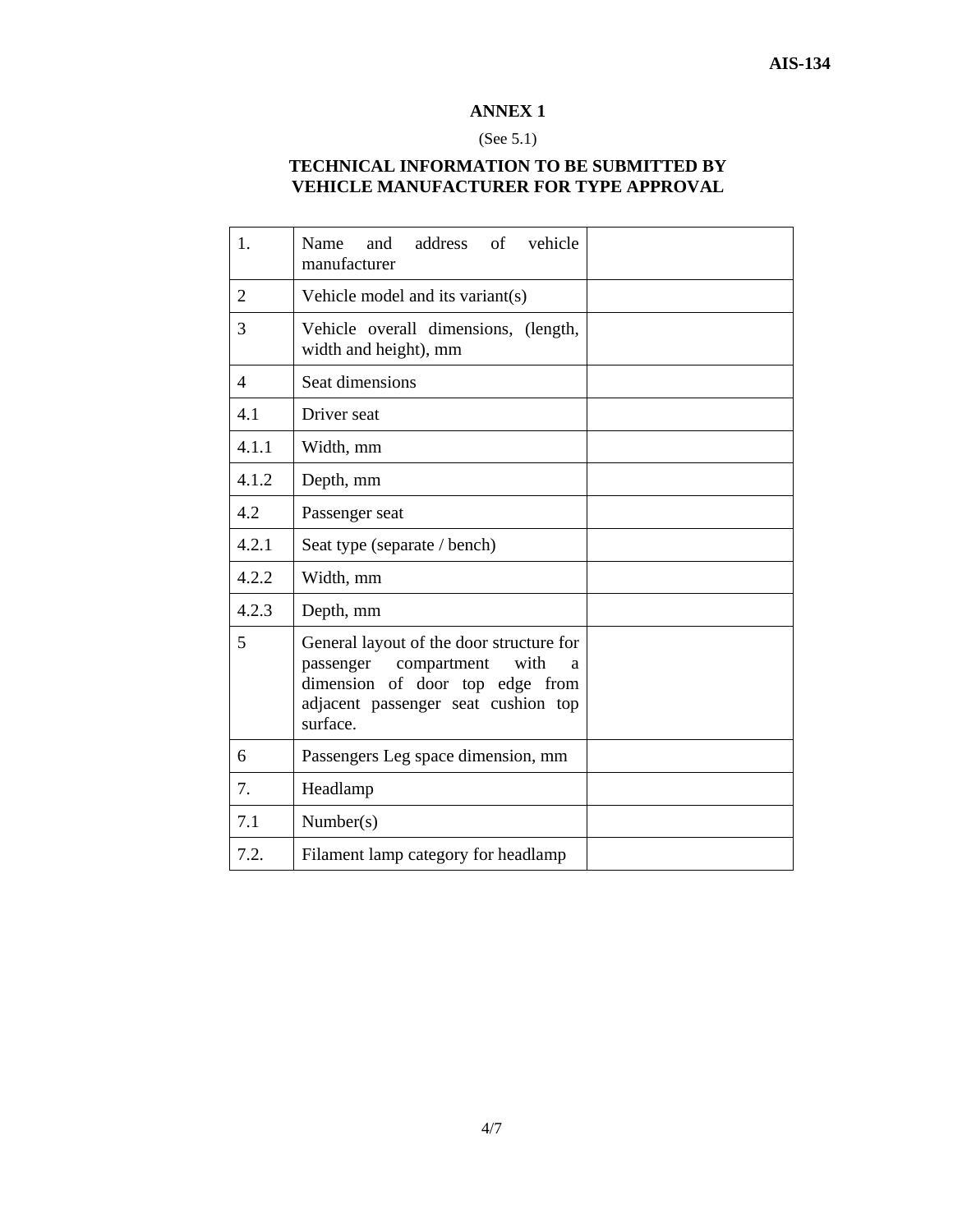## (See 7.1)

## **CRITERIA FOR EXTENSION OF APPROVAL**

| Sr. No. | <b>Criteria</b>                                                            | <b>Whether verification</b><br>required |
|---------|----------------------------------------------------------------------------|-----------------------------------------|
|         | Seat dimension variation above $\pm$ 15 mm from<br>the approved dimension. | Verification as per 4.2.                |
|         | Change in passenger compartment door design<br>/layout                     | Verification as per 4.3.                |
| 3       | Reduction in passenger leg space dimension                                 | Verification as per 4.4                 |
| 4       | Change in headlamp bulb category                                           | Verification as per 4.5                 |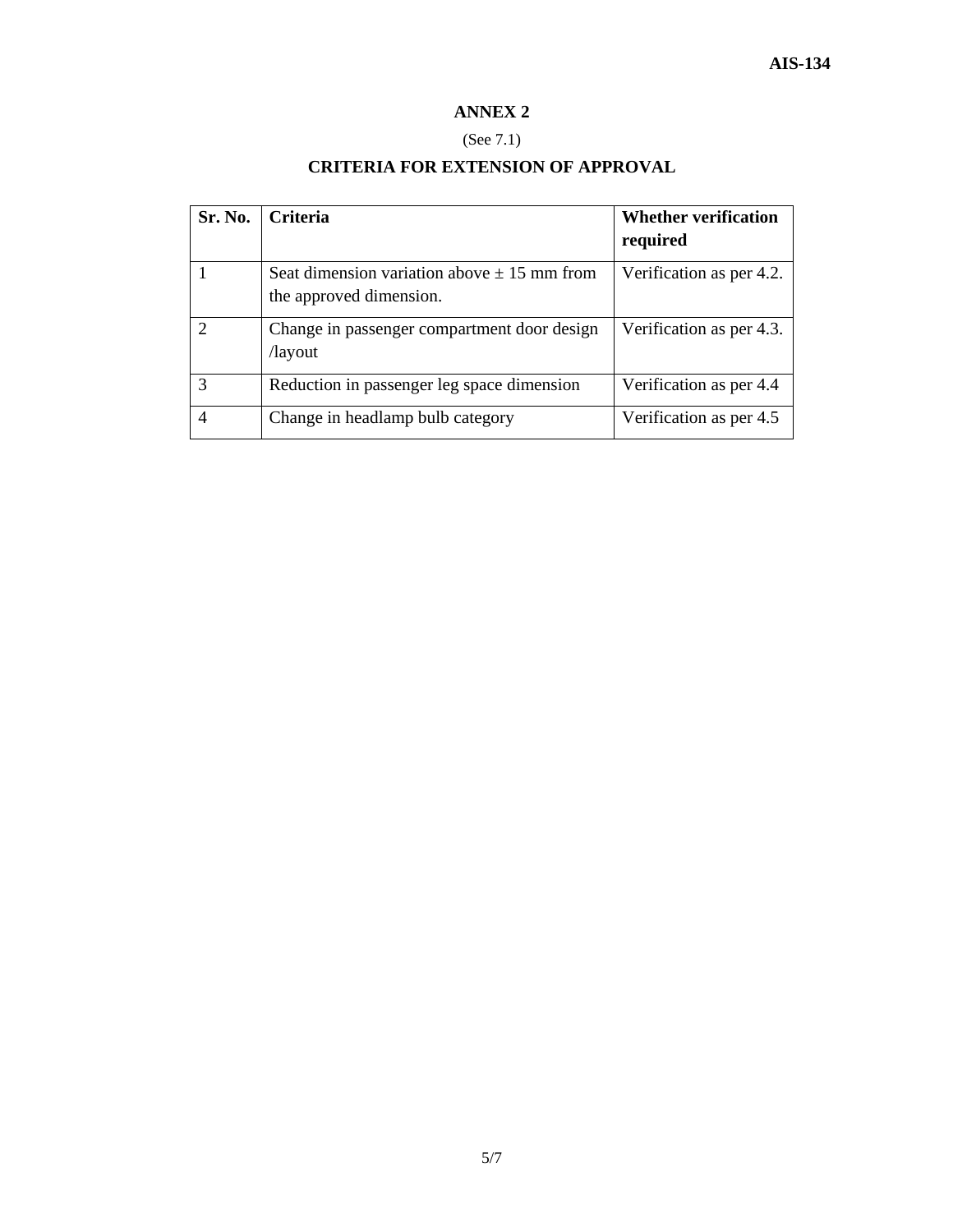(See Introduction)

## **COMPOSITION OF AISC PANEL ON**

## **SAFETY MEASURES FOR OCCUPANTS OF THREE WHEELED VEHICLES**

| Convener                                                     |                                                     |  |  |
|--------------------------------------------------------------|-----------------------------------------------------|--|--|
| Mr. S.S. Sane                                                | Piaggio India Ltd.                                  |  |  |
| <b>Members</b>                                               | <b>Representing</b>                                 |  |  |
| Mr. A.V. Mannikar                                            | The Automotive Research Association of India (ARAI) |  |  |
| Mr. A. A. Badusha                                            | The Automotive Research Association of India (ARAI) |  |  |
| Representative from                                          | Central Institute of Road Transport (CIRT)          |  |  |
| Mr. Sam Shaikh                                               | Vehicle Research & Dev. Estt. (VRDE)                |  |  |
| Mr. K. K. Gandhi                                             | <b>SIAM</b>                                         |  |  |
| Mr. R. Narasimhan/<br>Mr. A. V. Kumbhar                      | Bajaj Auto Limited                                  |  |  |
| Mr. Sanjay Tank                                              | Mahindra and Mahindra Limited                       |  |  |
| Mr. R. S. Mulay                                              | Piaggio India Ltd.                                  |  |  |
| Mr. S. Ramiah $\overline{\phantom{a}}$<br>Mr. Srikanth K. M. | <b>TVS Motor Company Limited</b>                    |  |  |

\* At the time of approval of this Automotive Industry Standard (AIS)